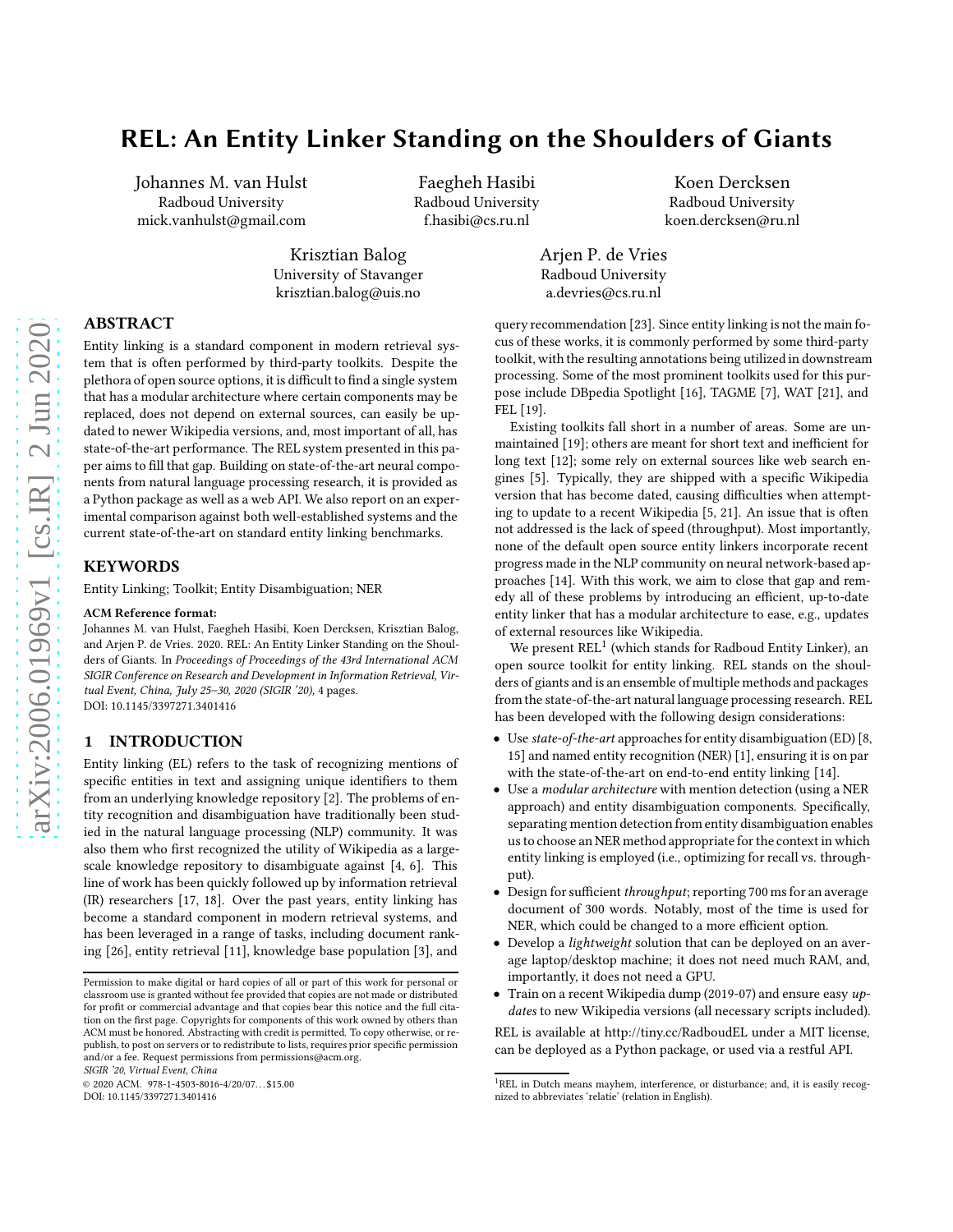SIGIR '20, July 25-30, 2020, Virtual Event, China J.M. van Hulst, et al. J.M. van Hulst, et al.

## 2 ENTITY LINKING IN REL

In this section, we present the entity linking method underlying REL. We follow a standard entity linking pipeline architecture [\[2\]](#page-3-1), consisting of three components: (i) mention detection, (ii) candidate selection, and (iii) entity disambiguation.

#### 2.1 Mention Detection

In the mention detection step, we aim to detect all text spans that can be linked to entities. These text spans, referred to as mentions, are obtained by employing a Named Entity Recognition (NER) tool. NER taggers detect entity mentions in text and annotate them with (coarse-grained) entity types [\[2\]](#page-3-1). We employ Flair [\[1](#page-3-19)], a state-ofthe-art NER based on contextualized word embeddings. Flair takes the input to be a sequence of characters and passes it to a bidirectional character-level neural language model to generate a contextual string embedding for each word. These embeddings are then utilized in a sequence labeling module to generate tags for NER.

Using a NER method for mention detection enables us to strike a balance between precision and recall. Another approach, which may result in high recall, is matching all n-grams (up to a certain  $n$ ) in the input text against a rich dictionary of entity names [\[2](#page-3-1), [10](#page-3-20)]. In REL, the mention detection component can easily be replaced by another NER tagger such as  $spaCy^2$  $spaCy^2$  or by a dictionary-based approach.

# 2.2 Candidate Selection

For each text span detected as a mention, we select up to  $k_1+k_2 (=7)$ candidate entities (following [\[8\]](#page-3-17)). The  $k_1$  (=4) candidate entities are selected from the top ranked entities based on the mention-entity prior  $p(e|m)$ , for a given entity e and a mention m. To compute this prior, we sum up hyperlink counts from Wikipedia and from the CrossWikis corpus [\[25\]](#page-3-21) to estimate probability  $P_{\text{Wiki}}(e|m)$ . A uniform probability  $P_{YAGO}(e|m)$  is also extracted from YAGO dictionary [\[13\]](#page-3-22). These two probabilities are combined into the final  $P(e|m)$  prior as min(1,  $P_{\text{Wiki}}(e|m) + P_{\text{YAGO}}(e|m))$  [\[8\]](#page-3-17).

The other  $k_2$  (=3) candidate entities are chosen based on their similarity to the context of the mention. This similarity score is obtained by  $e^T \sum_{w \in c} w$ , where c is n-word (n = 50) context surrounding mention  $m$  and  $w$  and  $e$  are entity and word embedding vectors. This score is computed for  $k$  (=30) entities with the highest  $P(e|m)$  prior and the top- $k_2$  entities are added to the list of candidate entities [\[8\]](#page-3-17).

In REL, we use Wikipedia2Vec word and entity embeddings [\[28\]](#page-3-23) to estimate the similarity between an entity and a mention's local context. Wikipedia2Vec jointly learns word and entity embeddings from Wikipedia text and link structure, and is available as an open source library [\[27\]](#page-3-24). The hyper-parameters  $k_1$ ,  $k_2$ ,  $k$ , and *n* are set based on the recommended values in [\[8,](#page-3-17) [15](#page-3-18)].

#### 2.3 Entity Disambiguation

In the entity disambiguation step, we link mentions to their corresponding entities in the knowledge graph (here: Wikipedia). Entity disambiguation in REL is based on the Ment-norm method proposed by Le and Titov [\[15](#page-3-18)]. Given an input document D, the entity linking decisions are made by combining local compatibility (which includes prior importance and contextual similarity) and

coherence with the other entity linking decisions in the document:

<span id="page-1-1"></span>
$$
E^* = \underset{E \in C_1 \times ... \times C_n}{\text{argmax}} \sum_{i=1}^n \psi(e_i, c_i) + \sum_{i \neq j} \phi(e_i, e_j, D), \quad (1)
$$

where  $C_i$  denotes the set of candidate entities for mention  $m_i$  and  $E = \{e_1, ..., e_n\}$ . The coherence score between entity  $e_i$  and its local context  $c_i$  is computed by the function  $\psi(e_i, c_i)$  as defined in [\[8\]](#page-3-17), and the coherence between all entity linking decisions is captured by the function  $\phi(e_i, e_j, D)$ . Le and Titov [\[15](#page-3-18)] compute the  $\phi$  function by incorporating relations between mentions of a document. Assuming K latent relations,  $\phi$  is calculated as:

$$
\phi(e_i, e_j, D) = \sum_{k=1}^{K} \alpha_{ijk} \mathbf{e}_i^T \mathbf{R}_k \mathbf{e}_j ,
$$
 (2)

where  $e_i, e_j \in \mathbb{R}^d$  are the embeddings of entities  $e_i, e_j$  (using the same embeddings as in the candidate selection step),  $\mathbf{\dot{R}}_k$  is a diagonal matrix, and  $\alpha_{ijk}$  is a normalized score defined as:

$$
\alpha_{ijk} = \frac{1}{Z_{ijk}} \exp\left\{ \frac{f^T(m_i, c_i) \mathbf{D}_k f(m_j, c_j)}{\sqrt{d}} \right\},\tag{3}
$$

where  $\mathbf{D}_k \in \mathbb{R}^{d \times d}$  is a diagonal matrix, and function f is a singlelayer neural network that maps mention  $m_i$  and its context  $c_i$  to a d-dimensional vector.  $Z_{ijk}$  is a normalization factor over j and is computed as:

$$
Z_{ijk} = \sum_{\substack{j'=1 \ j'\neq i}}^n \exp\left\{\frac{f^T(m_i, c_i)\mathbf{D}_k f(m_j, c_j)}{\sqrt{d}}\right\}.
$$
 (4)

The optimization of Eq. [\(1\)](#page-1-1) is performed using max-product loopy belief propagation (LBP), and the final score for an entity of a mention is obtained by a two-layer neural network that combines  $P(e|m)$ with max-marginal probability of an entity for a given document. The training of the model, referred to as the ED model henceforth, is performed using max-margin loss. To estimate posterior probabilities of the linked entities, we fit a logistic function over the final scores obtained by the neural model [\[22](#page-3-25)].

#### <span id="page-1-3"></span>3 IMPLEMENTATION AND USAGE

Next, we describe the implementation details and usage of REL.

#### 3.1 Implementation Details

Memory and GPU usage. One of the design requirements of REL is being lightweight, such that it can be deployed on an average machine. To minimize memory requirements, we store Wikipedia2Vec entity and word embeddings, GloVe embeddings, and an index of pre-computed  $P(e|m)$  values (i.e., a surface form dictionary) in a SQLite[3](#page-1-2)<sup>3</sup> database. Using SQLite, we are able to minimize memory usage for our API to 1.8GB if the user chooses to not preload embeddings. REL also does not require GPU during inference. The neural model used for entity disambiguation is a feed-forward network and does not require heavy CPU/GPU usage. Training of Wikipedia2Vec embeddings, however, requires high memory and is done more efficiently using a GPU.

<span id="page-1-0"></span><sup>2</sup><https://spacy.io/>

<span id="page-1-2"></span><sup>3</sup><https://www.sqlite.org/index.html>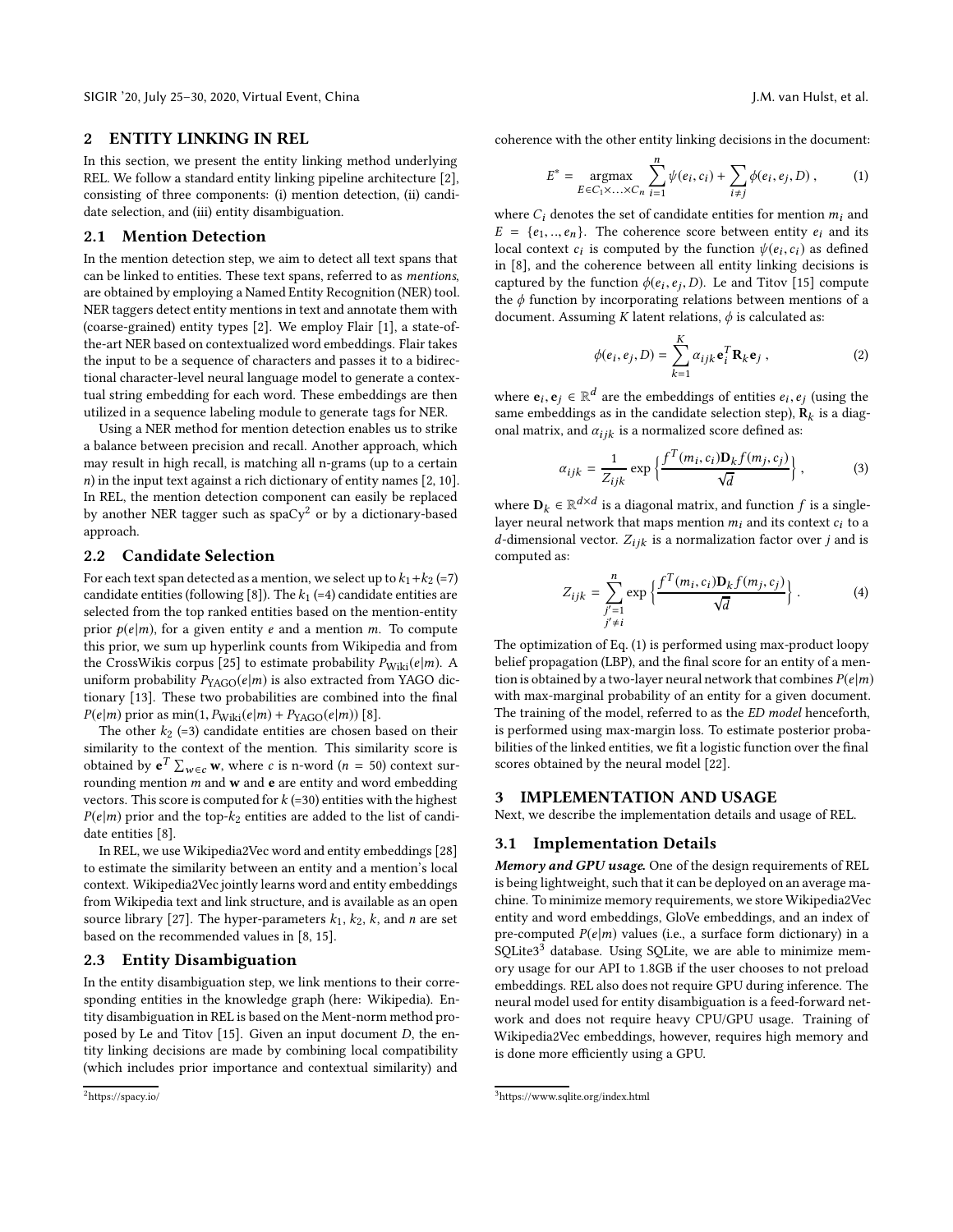<span id="page-2-3"></span>Figure 1: Example API input and output for entity linking.

| INPUT:<br>{"text": "Belgrade 1996-08-30 Result in an international<br>basketball tournament on Friday: Red Star (Yugoslavia)<br>beat Dinamo ( Russia) $92-90$ ( halftime $47-47$ )."}                                                                                                                        |
|--------------------------------------------------------------------------------------------------------------------------------------------------------------------------------------------------------------------------------------------------------------------------------------------------------------|
| OUTPUT:<br>[0, 8, 'Belgrade', 'Belgrade', 0.91, 0.98, 'LOC', ],<br>[80, 8, 'Red Star', 'KK_Crvena_zvezda', 0.36, 0.99, 'ORG'],<br>[91, 10, 'Yugoslavia', 'Yugoslavia', 0.8, 0.99, 'LOC'],<br>[109, 6, 'Dinamo', 'FC_Dinamo_Bucuresti', 0.7, 0.99, 'ORG'],<br>[118, 6, 'Russia', 'Russia', 0.85, 0.99, 'LOC'] |

REL components. REL has a modular architecture, with separate components for mention detection, entity disambiguation, and the generation of the  $P(e|m)$  index. The mention detection component is based on the Flair package $^4$  $^4$  and can be easily replaced by another mention detection approach. The disambiguation component is implemented using PyTorch and based on the source code of  $[15]$  $[15]$  $[15]$ <sup>5</sup> The generation of the  $P(e|m)$  index is based on the source code of [\[8](#page-3-17)] and involves the parsing of Wikipedia, the CrossWikis corpus, and YAGO. Any of these may be either removed completely, or replaced by different corpora; using the resulting  $P(e|m)$  index in the package instead.

ED Training. For the entity disambiguation method, we used the AIDA-train dataset for training and AIDA-A for validation. We use the Adam optimizer and reduce the learning rate from  $1^{-3}$  to  $1^{-4}$ once the F1-score of the validation set reaches 0.88 (following [\[15](#page-3-18)]).

Embeddings. The entity and word embeddings used for selecting candidate entities are trained on a Wikipedia 2019-07 dump using the Wikipedia2Vec package.<sup>[6](#page-2-2)</sup> Following [\[9](#page-3-26)], we set the *min-entity*count parameter to zero and used the Wikipedia link graph during training. For the entity disambiguation model, we used GloVe embeddings [\[20\]](#page-3-27) as suggested in [\[15](#page-3-18)].

#### 3.2 Usage

REL can be used as a Python package deployed on a local machine, or as a service, via a restful API.

To use REL as a package, our GitHub repository contains stepby-step tutorials on how to perform end-to-end entity linking, and on how to (re-)train the ED model. We provide scripts and instructions for deploying REL using a new Wikipedia dump; this helps REL users to keep up-to-date with emerging entities in Wikipedia, and enables researchers to deploy REL for any specific Wikipedia version that is required for a downstream task.

The API is publicly available. Given an input text, depicted in Fig. [1](#page-2-3) (Top), the API returns a list of mentions, each with (i) the start position and length of the mention, (ii) the mention itself, (iii) the linked entity, (iv) the confidence score of ED, and (vi) the confidence score and type of entity from the mention detection step (if available); see Fig. [1](#page-2-3) (Bottom). Alternatively, a user can use the API

<span id="page-2-4"></span>

| Table 1: EL strong matching results on the GERBIL platform. |  |
|-------------------------------------------------------------|--|
|-------------------------------------------------------------|--|

| Macro F1<br>Micro F1 | AIDA-B | MSNBC | OKE-2015 | OKE-2016 | N <sub>3</sub> -Reuters-128 | N3-RSS-500 | Derczynski | KORE50 |
|----------------------|--------|-------|----------|----------|-----------------------------|------------|------------|--------|
| DBpedia              | 52.0   | 42.4  | 42.0     | 41.4     | 21.5                        | 26.7       | 33.7       | 29.4   |
| Spotlight            | 57.8   | 40.6  | 44.4     | 43.1     | 24.8                        | 27.2       | 32.2       | 34.9   |
| <b>WAT</b>           | 70.8   | 62.6  | 53.2     | 51.8     | 45.0                        | 45.3       | 44.4       | 37.3   |
|                      | 73.0   | 64.5  | 56.4     | 53.9     | 49.2                        | 42.3       | 38.0       | 49.6   |
| <b>SOTA NLP</b>      | 82.6   | 73.0  | 56.6     | 47.8     | 45.4                        | 43.8       | 43.2       | 26.2   |
|                      | 82.4   | 72.4  | 61.9     | 52.7     | 50.3                        | 38.2       | 34.1       | 35.2   |
| REL (2014)           | 81.3   | 73.2  | 61.5     | 57.5     | 46.8                        | 35.9       | 38.1       | 60.1   |
|                      | 83.3   | 74.4  | 64.8     | 58.8     | 49.7                        | 34.3       | 41.2       | 61.6   |
|                      | 78.6   | 71.1  | 61.8     | 57.4     | 45.7                        | 36.2       | 38.0       | 50.1   |
| REL (2019)           | 80.5   | 72.4  | 63.1     | 58.3     | 49.9                        | 35.0       | 41.1       | 50.7   |

<span id="page-2-5"></span>Table 2: ED results on the GERBIL platform.

| Macro F1<br>Micro F1 | AIDA-B | <b>MSNBC</b> | OKE-2015 | OKE-2016 | N <sub>3</sub> -Reuters-128 | N3-RSS-500 | Derczynski | KORE50 |
|----------------------|--------|--------------|----------|----------|-----------------------------|------------|------------|--------|
| DBpedia              | 53.7   | 43.6         | 30.4     | 43.0     | 41.8                        | 42.6       | 50.3       | 48.7   |
| Spotlight            | 56.1   | 42.1         | 35.8     | 43.1     | 43.4                        | 34.6       | 43.3       | 52.3   |
| <b>WAT</b>           | 79.8   | 79.7         | 62.2     | 0.0      | 59.2                        | 62.8       | 70.4       | 52.4   |
|                      | 80.5   | 78.8         | 64.9     | 0.0      | 63.1                        | 63.9       | 69.5       | 62.2   |
| <b>SOTA NLP</b>      | 83.8   | 88.5         | 73.2     | 76.7     | 63.4                        | 66.6       | 65.3       | 52.4   |
|                      | 83.0   | 86.2         | 74.0     | 78.1     | 67.3                        | 68.6       | 65.4       | 60.8   |
| REL (2014)           | 85.5   | 89.6         | 65.5     | 72.0     | 59.8                        | 61.0       | 61.9       | 61.9   |
|                      | 86.6   | 88.5         | 65.8     | 72.2     | 64.9                        | 62.8       | 62.1       | 64.6   |
|                      | 82.9   | 86.3         | 64.0     | 67.0     | 58.2                        | 61.7       | 62.3       | 54.4   |
| REL (2019)           | 84.0   | 85.8         | 64.3     | 67.3     | 64.9                        | 64.1       | 62.0       | 54.0   |

for entity disambiguation only, by submitting an input text and a list of spans (specified with start position and length).

#### 4 EVALUATION

We compare REL with a state-of-the-art end-to-end entity linking [\[14\]](#page-3-16), referred to as SOTA NLP, and two popular well-established entity linking systems: (i) DBpedia-spotlight [\[16](#page-3-10)] and (ii) WAT [\[21](#page-3-12)], the updated version of TagMe [\[7](#page-3-11)]. We report the results for two versions of our system. The first one, denoted as REL (2014), is based on the original implementation of [\[15](#page-3-18)] for ED. It uses Wikipedia 2014 as the reference knowledge base and employs entity embeddings provided by [\[8\]](#page-3-17) for candidate selection. The second version of our system, denoted as REL (2019), is based on Wikipedia 2019- 07 and uses Wikipedia2Vec embeddings; cf. Section [3.](#page-1-3)

We use the GERBIL platform [\[24](#page-3-28)] for evaluation, and report on micro and macro InKB F1 scores for both EL and ED. Table [1](#page-2-4) shows the strong matching results for EL, where strong refers to the requirement of exactly predicting the gold mention boundaries. We

<sup>4</sup><https://github.com/flairNLP/flair>

<span id="page-2-0"></span> $^{5}$ <https://github.com/lephong/mulrel-nel>

<span id="page-2-2"></span><span id="page-2-1"></span><sup>6</sup><https://wikipedia2vec.github.io/wikipedia2vec>